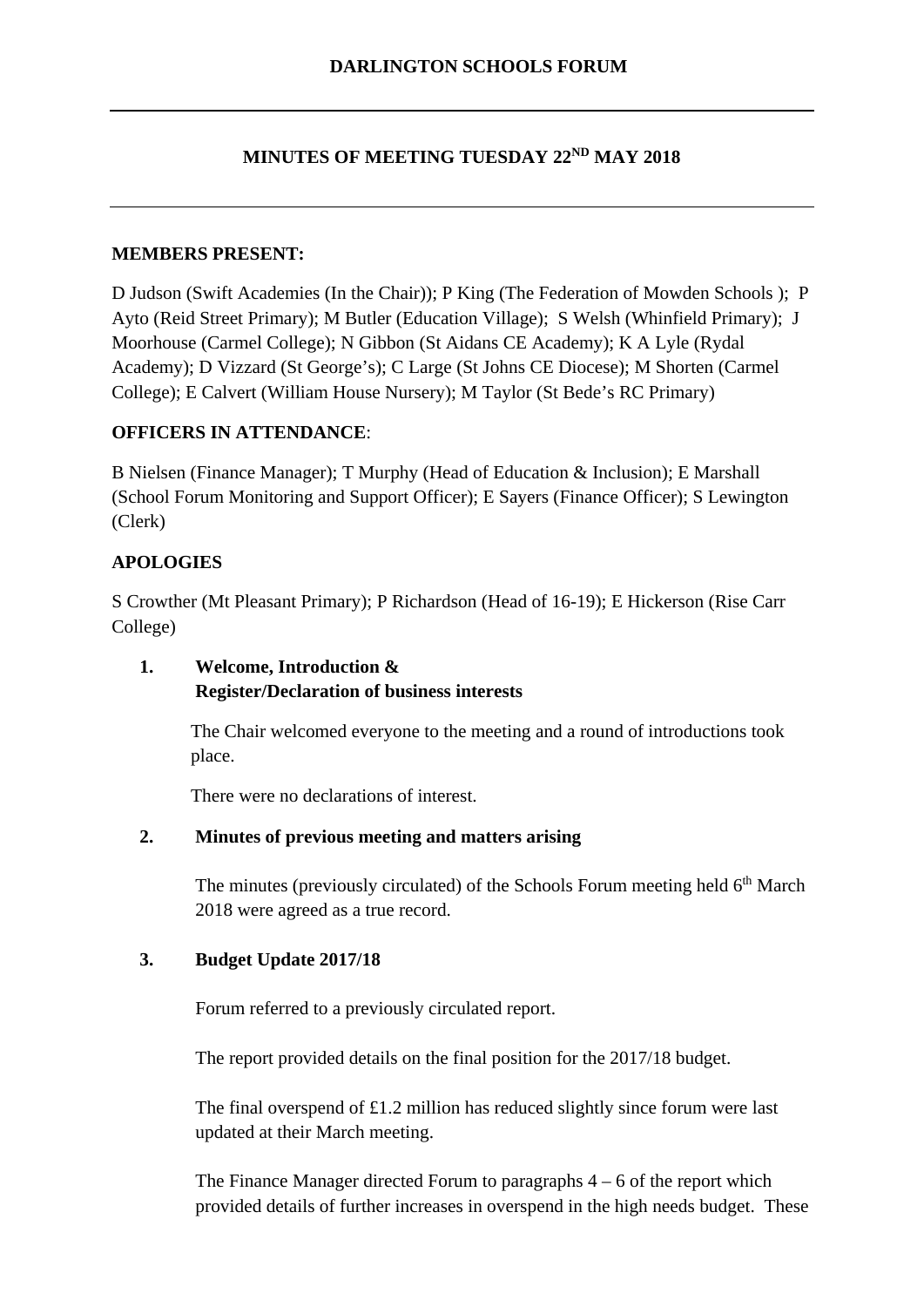further pressures were mainly due to an increase in top-ups and the use of out of area placements because of the lack of local capacity.

It is expected that the high needs overspend will continue in 2018/19.

The Early Years budget currently has an underspend around £300K, however, as mentioned at the last meeting, some of this will be recouped by ESFA and it is likely to be left with an underspend of approximately £90K.

P King mentioned that he had recently undertaken a piece of work for the NHT, at the moment 12 out of 13 authorities within the North East area currently have a deficit within their high needs budgets.

Forum agreed the recommendations of the report.

### **4. Growth Fund 2018/19**

Forum referred to a previously circulated report.

The growth fund criteria had been agreed by forum at their January meeting.

The Finance Manager noted to Forum that paragraph 3, bullet point 4 is proposed to be re-worded in order to provide clarity on that element of the growth fund criteria.

Forum agreed to the proposed rewording.

### **5. School Forum Officer Update**

Forum referred to a previously circulated report. The School's Forum Officer provided Forum with an update on work to date.

It was clarified that there are 19 commissioned places available at Mount Please not 18 as stated in the report. There are eight resource base place applications which Panel will consider. The vacant places in September are therefore subject to change. It is intended to move to a new panel process from September 2019 which includes a move to an EHC only model.

The School Forum Officer updated on points not in the paper. Outreach services and resource base contracts are to be extended for 2019/20. A meeting with outreach leads will be held to discuss alignment of services to the graduated response ranges. Any changes and impacts on service delivery will be communicated to schools as soon as possible.

The Local Transformation Plan stemming from the Future in Mind Strategy (NHS England support of CYP Mental Health Services), has provided support to schools working with the CCG over the past 2 years. An action plan for the forthcoming